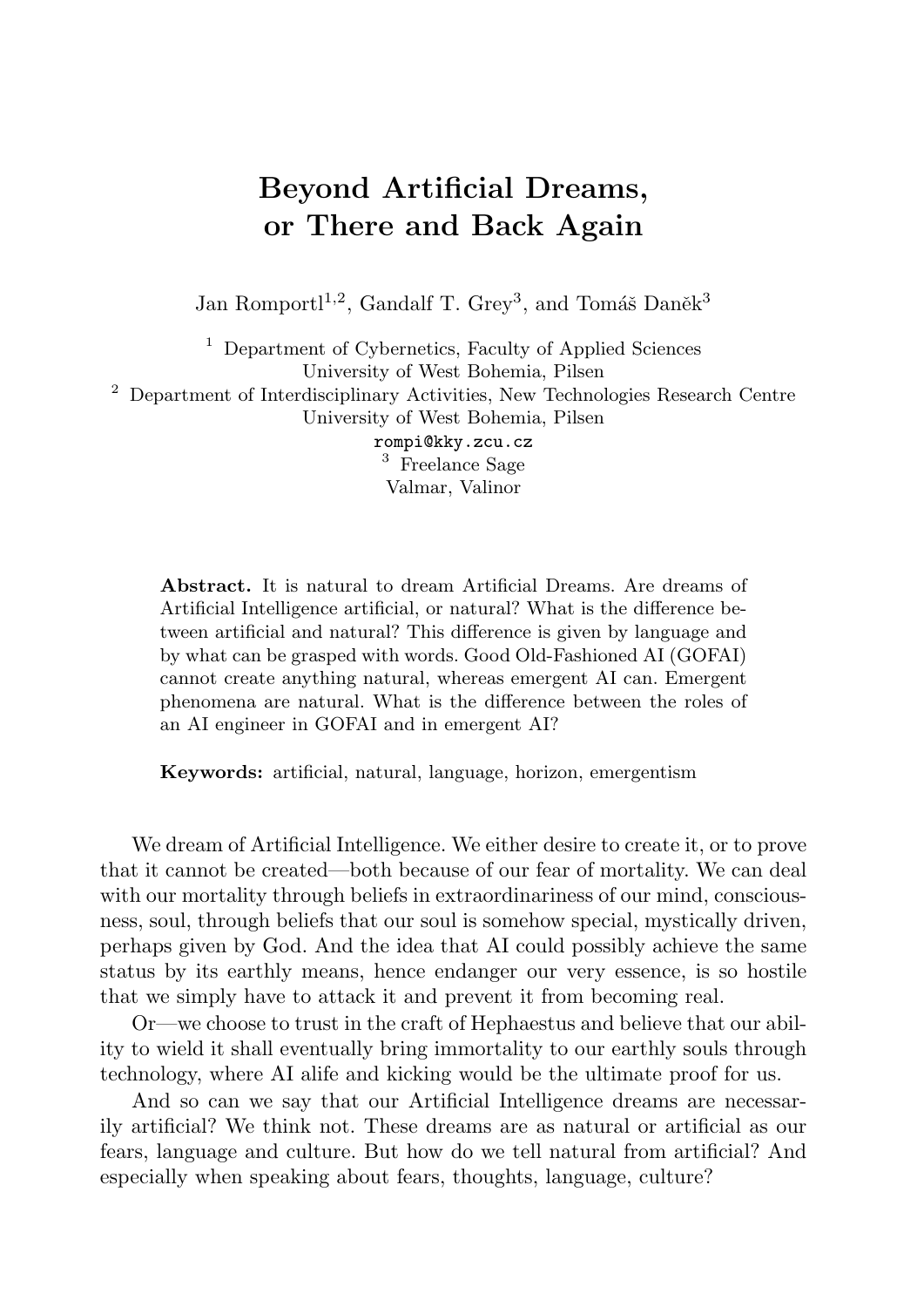Every thing, every object has its share of artificial and natural. There is no object purely natural because the objectness itself is the first trace of artificialisation. Understanding a fragment of reality as an object gives the first blow to its pure naturalness. Why? Because our mind engages with the world in an enactive feedback loop and builds around it a conceptual scaffolding. So—because of language. Thus physis flees when pursued by language. When Hermes showed the herb, drawing it from the ground to demonstrate its nature, its physis, the physis was already retreating. Yes, it was still somehow very strongly there, but no more in its pure form because artificiality has already crept in.

So what is it natural? Natural is that which defies being captured by language. Naturalness is everywhere where we feel tension between what we wanted to capture by our words and what we really captured. The more tension, the more naturalness we just encountered. Natural is something that we have to abstract away from so as to capture it by language.

On the other side, artificial is imposed by language. The artificial is a language abstraction drawn from the soil of physis of the world. The artificial is the means of our understanding of the world. However, not much more can be said about the artificial—the more we say about it, the more we feel that we are loosing its original concept. Therefore, the artificiality is very much natural—and so the artificial is the *natural* means of our understanding of the world.

Let's imagine an old rustic wooden table. What is artificial about it? That which we can grasp with words: shape and size of its geometrical idealisation, its weight, colour tone, purpose, or perhaps a description of the way it was made by a carpenter with an axe, a saw and a jack plane. However, we cannot describe how *exactly* it looks, how it feels when being touched, the exact look of its texture and wood structure, its smell.

Now let's imagine a three-legged white round plastic garden table. How to grasp it with words? Just take its designer's drawings and the description of technological aspects of its manufacturing and we have it right in front of us. We do not need to see and touch and feel this table to fully know how and what it really is—hence it is almost completely artificial. Yet even such an artificial thing has something natural about it: various scratches, defects, imperfections, shabbiness, but most importantly its inherent qualia potential that we exploit when we meet the table right here and now. All these aspects defy being captured by words, and therefore are natural.

Through language, we can build scaffolding around the world. We build it step by step, further and further. We know that if we build a floor of the scaffolding, we can add one more. Yet we know that we can never reach the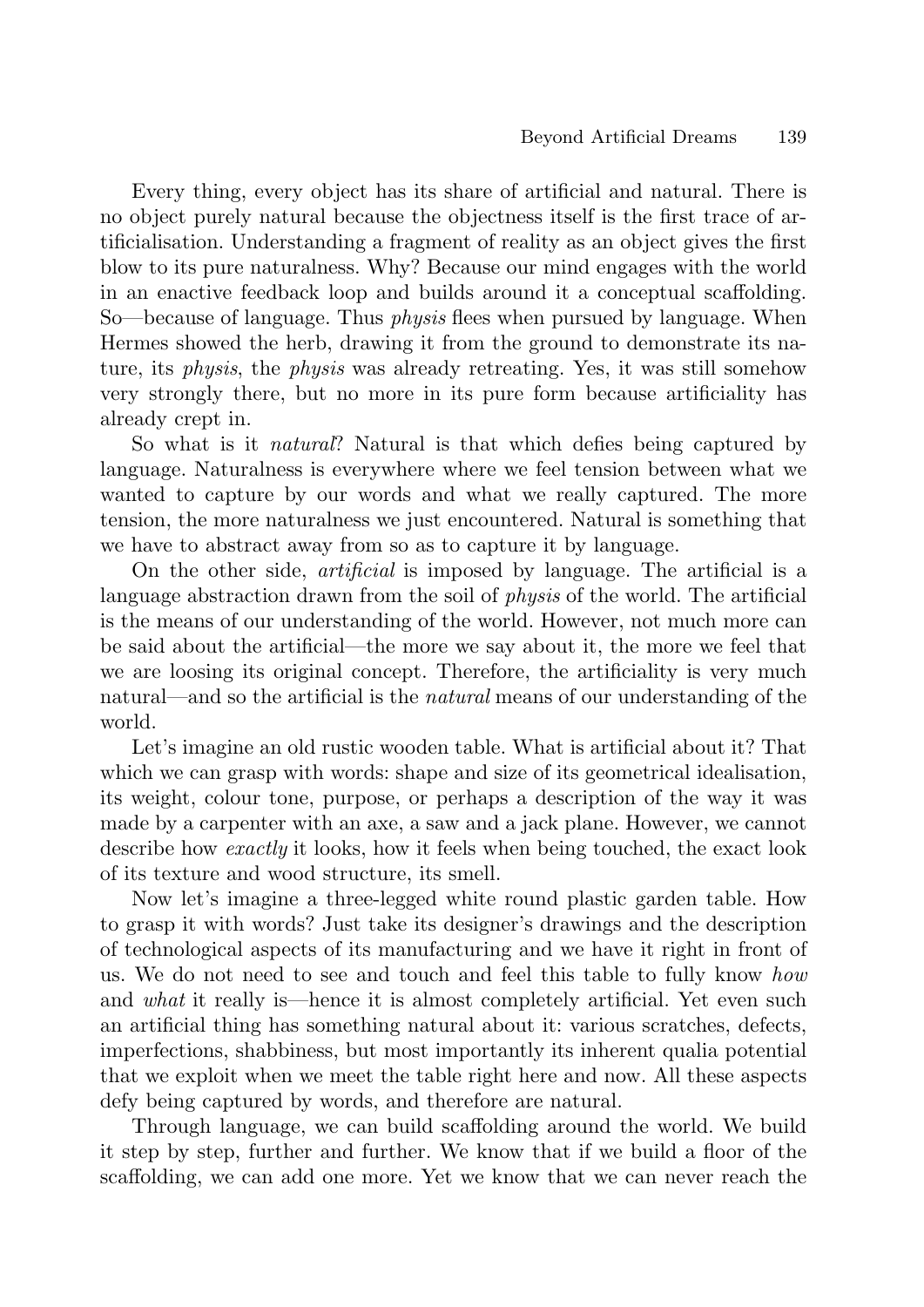## 140 Jan Romportl et al.

sky; we can never breach the horizon—it would always become the chasing of a rainbow. But—at least we know everything about this scaffolding. We know everything about the world it encompasses, as much as we can know about a landscape from the map: it is not for feasting one's eyes on the beatiful countryside, but for perfect orientation it is quite enough. The scaffolding itself is very much artificial and can be exemplified as a particular domain of a scientific discourse. Those things in the scaffolded world, for which "feasting one's eyes" equals "perfect orientation", are purely artificial. The rest is still more or less pertaining to *physis*—especially the world beyond the horizon where the scaffolding does not reach.

However, what if we insist on building the scaffolding even beyond the horizon? We can construct a machine that will do it for us. The machine will pile up the scaffolding floors on top of each other so quickly that it will soon reaches the sky and even further. Or instead of the machine, we ourselves can put many big prefabricated scaffoldings on top of each other, hence going not step by step but by big leaps. This would also build the scaffolding beyond the horizon. But what is such a new scaffolding for us? We still stand where we were before and we know that we will never be able to climb up to the top to see how it looks beyond the horizon. The scaffolding itself thus ceases to be lucid for us anymore and starts to defy being captured by a (meta-)language. Physis strikes back. Physis again finds its way to the part of the world from which it was expelled.

In other words, when complexity of artificially built systems reaches a level on which it becomes impossible to describe them in finite time—to capture them by language—then the wild and chaotic world takes back what belongs to it anyway and those systems start to become natural. Maybe not at once, but naturalness gradually starts to proliferate through them.

This is exactly the trick of emergentism and emergent phenomena. All we need is quantity. Quantity beyond the horizon. A system may consist of purely artificial, perfectly describable, human-made elements. One such an element can be captured by language. Two of them as well. Three, four, five, ... still can be captured by language, hence still artificial. However, if the system consists of 100 billion such mutually interacting elements, it definitely cannot be captured by language—perhaps it can be captured by that superhigh scaffolding, but such a scaffolding cannot be captured itself, so it makes no difference. It is just like in sorites, "little-by-little" paradoxes—only there is nothing paradoxical about it; it is simply the phenomenological givenness of how we perceive the world. *Physis* thus comes back to the system, no matter the artificial in its elements. To put it simply: emergent phenomena are natural, not artificial.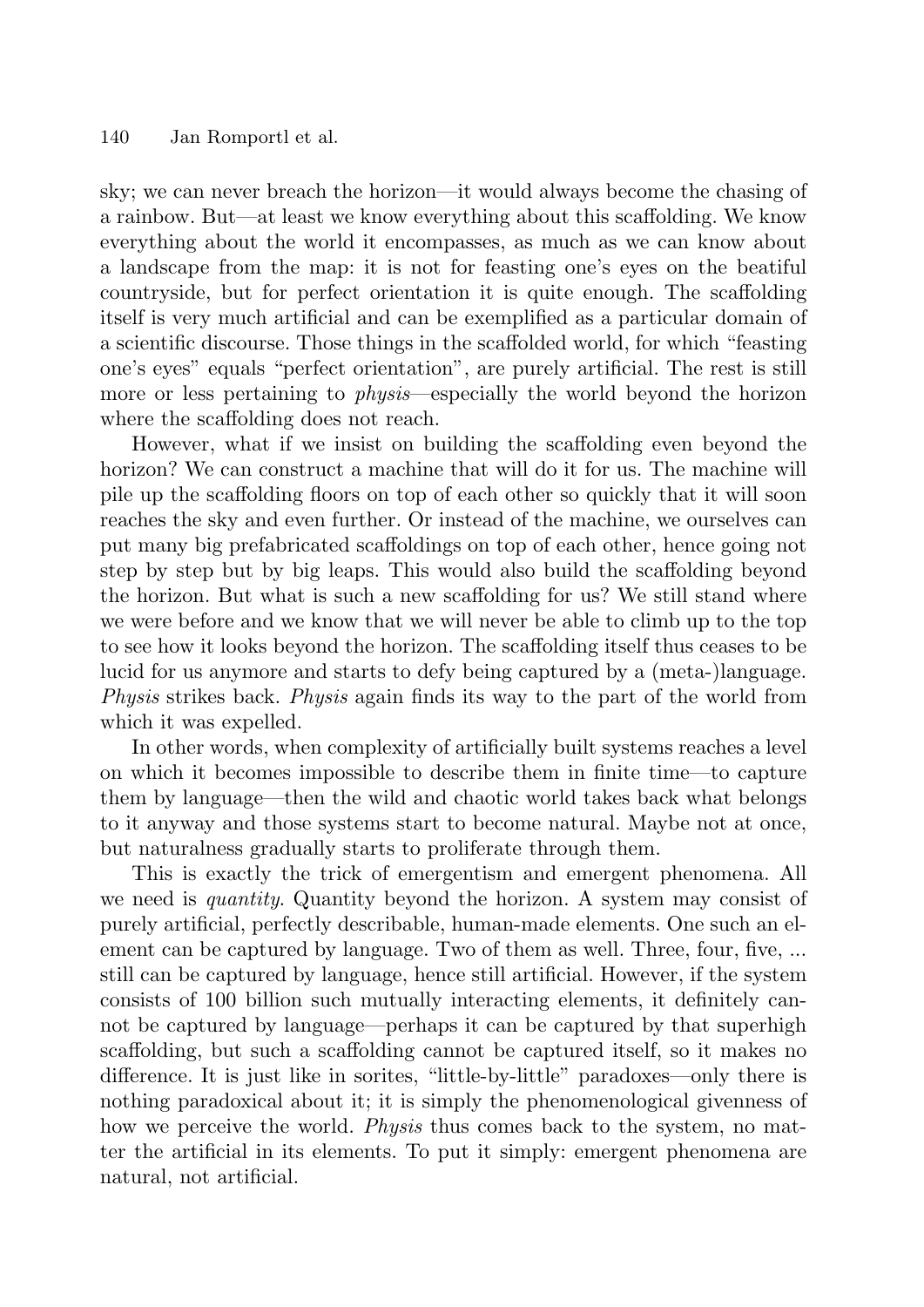If Artificial Intelligence (now we mean it as a "scientific discipline") creates an "artificial" mind emerging on top of an immensely complex system, this mind will be natural! As natural as our minds are. However, it will not be the AI engineers who are the authors or creators of its naturalness, who shall take the credit for it. The naturalness will be given to it from the same source and by the same means as it is given to everything else in the world. The AI engineers only prepare a substrate for it and then try to build the scaffolding high enough to lure the emergence through it.

AI research and development is metaphorically a Kabbalistic practice of its kind. A group of more or less wise men mould very complex inanimate matter, following strong rules, rituals and traditions, and then they ritually dance around this matter and heap up myriads of words arranged into very sophisticated spells, hoping that these words will evoke the spirit of emergence which brings naturalness and life into the artificial and inanimate.

This is the reason why GOFAI—Good Old-Fashioned Artificial Intelligence, i.e. "classical" AI in its symbolic, top-down paradigm—has not achieved to create anything natural. In GOFAI, the AI engineer is also The Creator, the one who knows how the system works and what it is that makes it intelligent, thinking, with mind. Therefore, the whole system is in front of the horizon, fully within the lucid structure of the scaffolding built by the engineer, fully captured by language—hence fully artificial. A man can be a creator, but only of the artificial.

Emergent AI is in a very different situation: naturalness leaks into artificially created systems through their immense complexity that lies far beyond the horizon of what can be captured by language. However, the AI engineer has a fundamentally different role here: he is not The Creator anymore, and he remains only a priest, sage, shamman, theurgist. He knows what he did but he does not know what exactly it is that makes the system intelligent, aware, sentient, thinking.

So what are our Artificial Intelligence dreams about? If they are about us being The Creators of new natural artificial intelligence and minds, then we really dream Artificial Dreams. Yet it is natural to dream Artificial Dreams, and perhaps even pleasant, comforting and helpful. But when we wake up from the dreams, we should seriously start to think how to live with the natural machine intelligence that has already started to emerge on top of our technological artifacts.